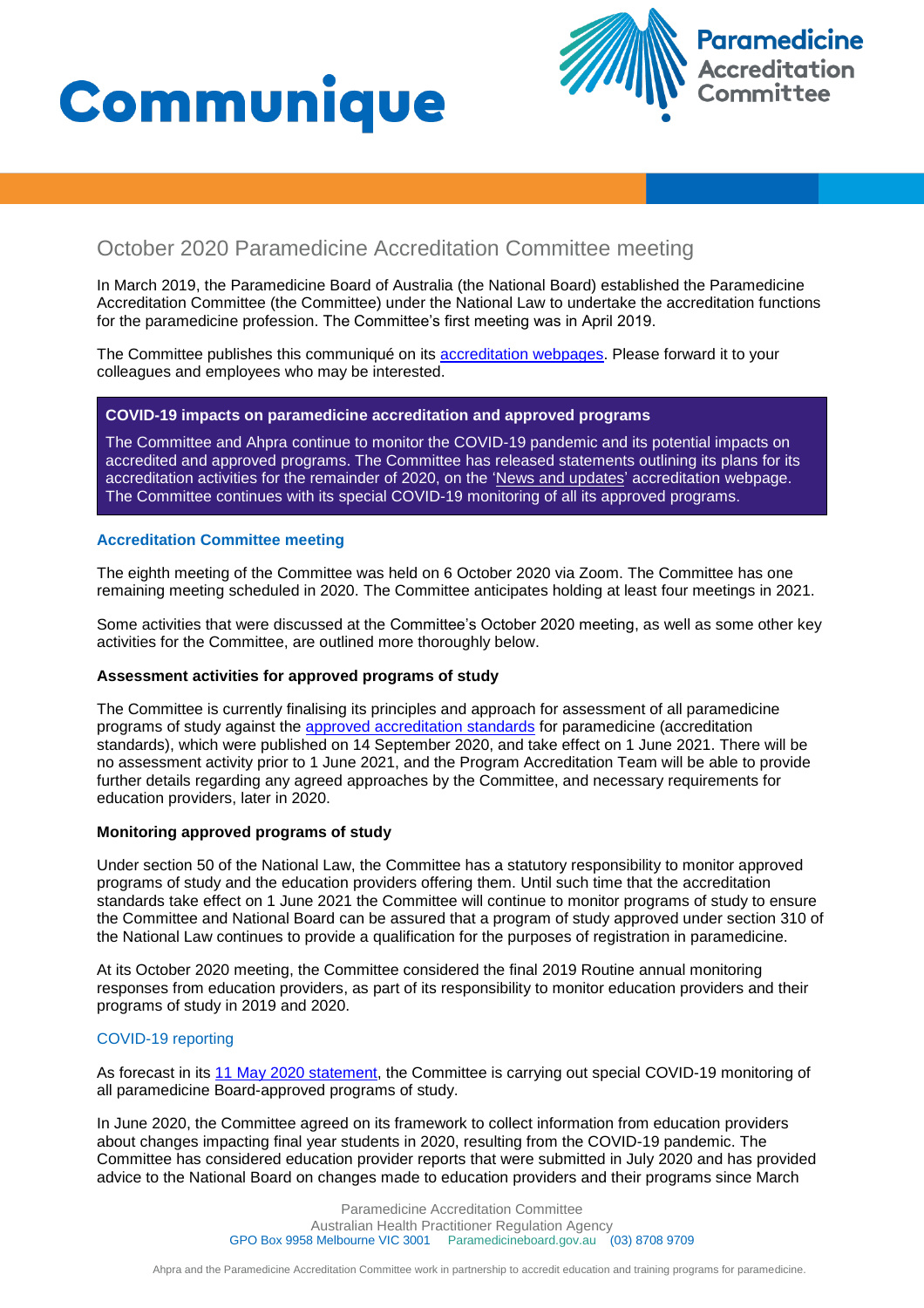2020 that may or may not impact on final year students achieving threshold capability prior to graduation. Outcomes of the Committee's COVID-19 monitoring will be communicated to education providers in due course.

The Committee will continue to provide advice to the Board on its monitoring of approved programs including the downstream impacts of COVID-19 (the impacts on current first and second-year students). The Committee is designing its framework for routine annual monitoring in 2021, which will include a range of reporting requirements for education providers on the ongoing impacts of COVID-19 on their programs of study and students.

#### **Call for accreditation assessor applications**

At its October 2020 meeting, the Committee considered recommendations from the Selection Advisory Panel appointed by the Committee, regarding selection to the Committee's pool of accreditation assessors. Fourteen successful applicants will be informed of their selection shortly.

All successfully appointed accreditation assessors will be required to undergo assessor training in early 2021, prior to commencing their roles and undertaking any assessment or monitoring activities from when the accreditation standards take effect on 1 June 2021.

#### **Other key accreditation activities**

#### **Accreditation standards for paramedicine**

At its July 2020 meeting, the Committee confirmed the proposed accreditation standards for paramedicine as ready to submit to the National Board for consideration (and approval).

The National Board has approved the accreditation standards for paramedicine (accreditation standards) under section 47 of the National Law, and they are now published on the Committee's webpages.

The accreditation standards recognise contemporary practice in standards development across Australia and internationally. They emphasise safe practice, cultural competence, and outcomes relevant to the expected competence of graduates. Other features of the accreditation standards are:

- structured to align with the structure adopted by nine other accreditation authorities
- consist of five standards with accompanying criteria, and
- emphasising cultural safety and improving Aboriginal and Torres Strait Islander health outcomes.

The accreditation standards, expected information and explanatory notes are included in a single document to clearly describe the Committee's expectations.

The accreditation standards will take effect from 1 June 2021. Accreditation assessment activities will not take place before this date, and all education providers will be provided with further information on anticipated assessment dates in late-2020.

#### The accreditation standards and professional capabilities for registered paramedics – a crucial relationship

The [professional capabilities for registered paramedics](https://www.paramedicineboard.gov.au/Professional-standards/Professional-capabilities-for-registered-paramedics.aspx) (professional capabilities) describe the minimum threshold level of professional capability required for a registered paramedic in Australia. They provide the framework for assessing student and practitioner competence. Applicants for general registration must demonstrate that they meet the requirements of the professional capabilities to be suitably qualified for registration.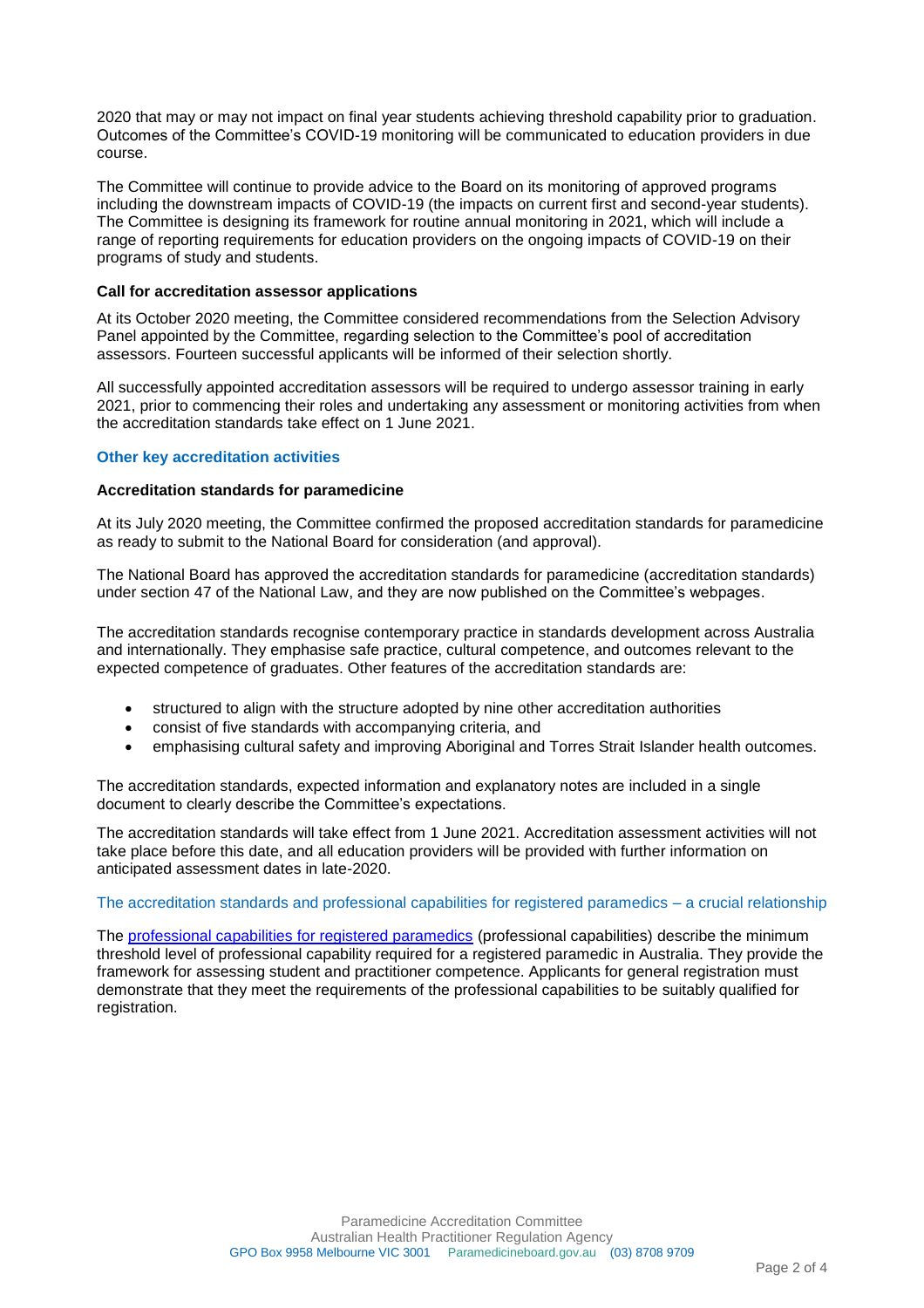## Creating a competent and qualified graduate paramedic



The accreditation standards require the design and implementation of a program where learning outcomes and assessment tasks map to all the professional capabilities.

Education providers must be able to show that all students demonstrate all enabling components for all key capabilities (for the relevant division of registration) in the clinical setting, before they complete their program of study. This will be an important element of assessment of approved paramedicine programs against the accreditation standards.

#### **Guidelines for accreditation of education and training programs (revised accreditation process)**

The Committee's accreditation process, the *[Guidelines for accreditation of education and training](https://www.paramedicineboard.gov.au/Accreditation/Application-information.aspx)  [programs](https://www.paramedicineboard.gov.au/Accreditation/Application-information.aspx)* (guidelines) are now available on the Committee's webpage and outline the process involved for education providers seeking and being accredited against the accreditation standards.

This important document should be used in conjunction with the accreditation standards and professional capabilities for registered paramedics when education providers are preparing their accreditation applications.

#### **Stakeholder engagement**

#### Presentation at the Australasian College of Paramedicine's International Conference 2020

The Australasian College of Paramedicine International Conference 2020 (ACPIC) is being delivered online from 21 to 23 October 2020.

Committee members Helen Webb and Bill Lord have been invited, on behalf of the Committee, to participate in a panel discussion at ACPIC titled *"Paramedic Accreditation, implications for WIL preceptors and facilitators*".

#### Stakeholder engagement framework

The Committee's [Terms of Reference](https://www.paramedicineboard.gov.au/Accreditation/Accreditation-Committee.aspx) requires *"processes for effective collaboration with key stakeholders including education providers and the Health Professions Accreditation Collaborative Forum".*

In December 2019, the Program Accreditation Team, on behalf of the Aboriginal and Torres Strait Islander Health Practice, Chinese Medicine, Medical Radiation Practice, Paramedicine and Podiatry Accreditation Committees, commenced a project to develop a common accreditation stakeholder engagement framework (the framework).

The Committee will use the framework to develop Stakeholder Engagement Plans for key accreditation projects.